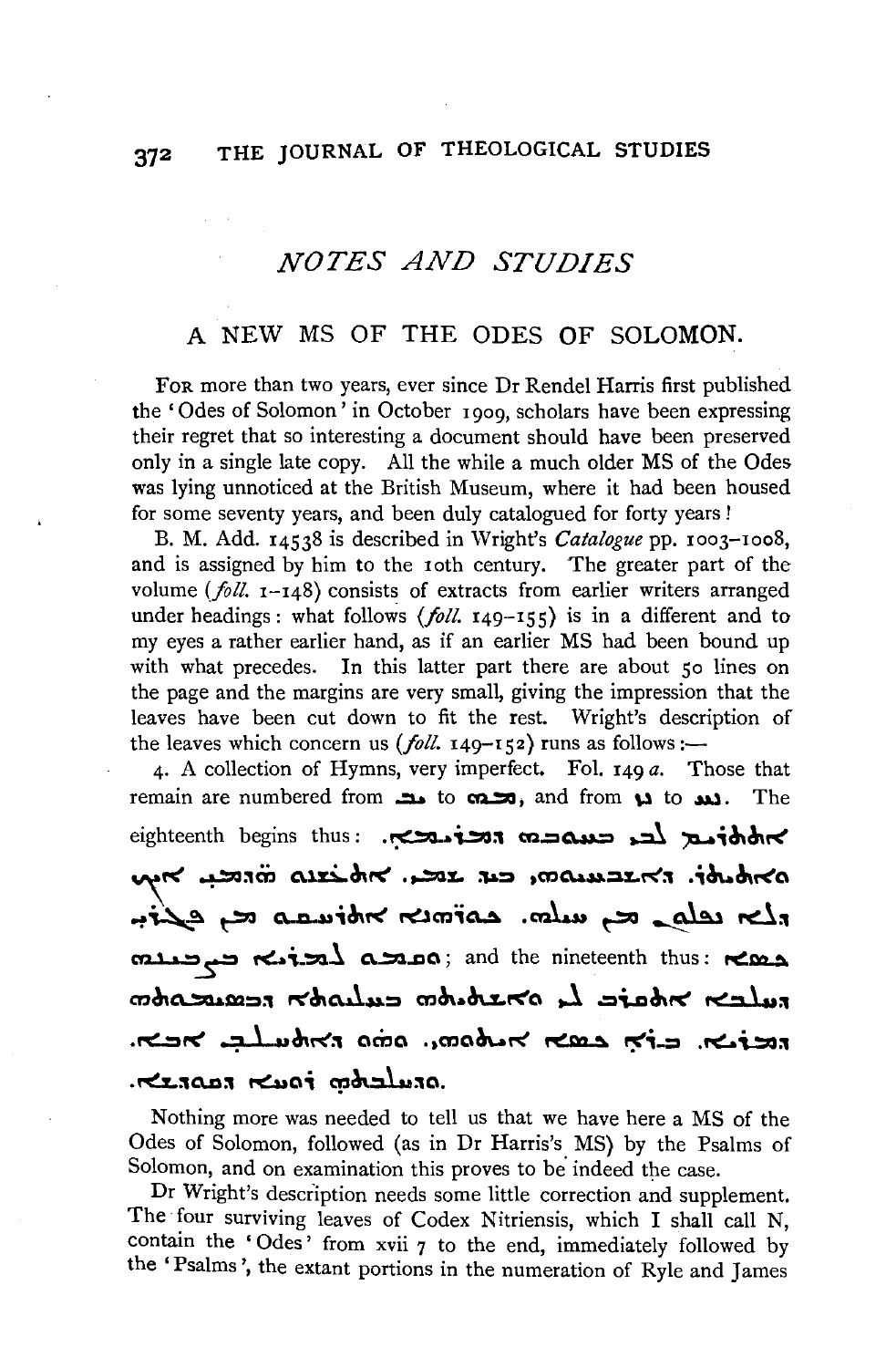being i  $\mathbf{r}$ -iii 5 and x 4-xviii 5, but the last section (*fol.*  $\mathbf{r}_5$ ) is both defaced and lacerated. There are no headlines, and as neither title nor colophon is preserved, the name of Solomon does not appear. The single Odes and Psalms are written quite continuously, but as in Dr Harris's MS (H) each 'Ode' ends with Halleluia (here written  $\overline{m}$ , while the Psalms have no such ending. Ode xlii ends at the end of the last line of *jol.* 151 *a,* 'Psalm' i beginning *fol.* 151 *b* without any break or superscription except  $\sum_{n=1}^{\infty}$ , i.e. 'No. 43'.

It should be remembered that the division into ' Psalms ' and ' Odes ' so far as the Syriac Version is concerned, is modern and artificial. They are numbered in one series in N, the only headings being  $\overline{13}$ ,  $\overline{3, 3, 6}$  &c. (i.e. 'No. 27', 'No. 28'). In H the corresponding headings  $\arctan$   $\arctan$ ,  $\arctan$ ,  $\arctan$ ,  $\arctan$ (i.e. 'Ode Twenty-seven', 'Ode Twenty-eight'). The collection was also known as ' The Psalms ( $\star$ i $\leftrightarrow$ ) of Solomon, son of David', but the *zmirta* of H exactly corresponds to the  $\omega \delta \eta$  of Lactantius and the *Pistis Sophia*, as may be seen from Eph. v 19, so that there can be little doubt that the proper name of the whole Sixty Poems in Syriac was **a sales**  $\kappa$ *b*  $\ddot{u}$   $\ddot{m}$ .

The collations given below will shew how near the text of N is to that of H, in other words how generally satisfactory Dr Harris's text is, so far as the Syriac version of the Odes is concerned. It may further be added that if stiffness and absence of really characteristic native idiom be any test, the Syriac version may be accepted as a very faithful rendering of the original Greek of the Odes. From our point of view that is a merit, as it enables us more clearly to realize what this original Greek may have been like. At the same time it tends to prove that the literary history of the Odes and Psalms of Solomon in Syriac was neither long nor influential. Quite recently Mr W. R. Newbold has attempted to prove that Bardaisan was the author of the Odes,<sup>2</sup> but I do not suppose his theory will commend itself to any one who is familiar with original Syriac literature. The Odes in Syriac are .a creditable piece of work, but their language is a very different thing from the graceful and flexible tongue in which the Acts of Judas Thomas and the Dialogue on Fate are written.<sup>8</sup> No theory of the

<sup>1</sup> So C. U. L. Add. 2012, which quotes a few verses from 'Psalm 58' (i.e. Ryle .and James xvi), as pointed out by Dr W. E. Barnes *in]. T. S.* for July 1910.

<sup>2</sup>*Journal of Biblical Literature* xxx r61-204.

3 As a simple instance, contrast the **the state of the state of the** Peshitta in Matt. xxviii 20 with the  $\alpha \rightarrow \rightarrow$  ,  $\alpha$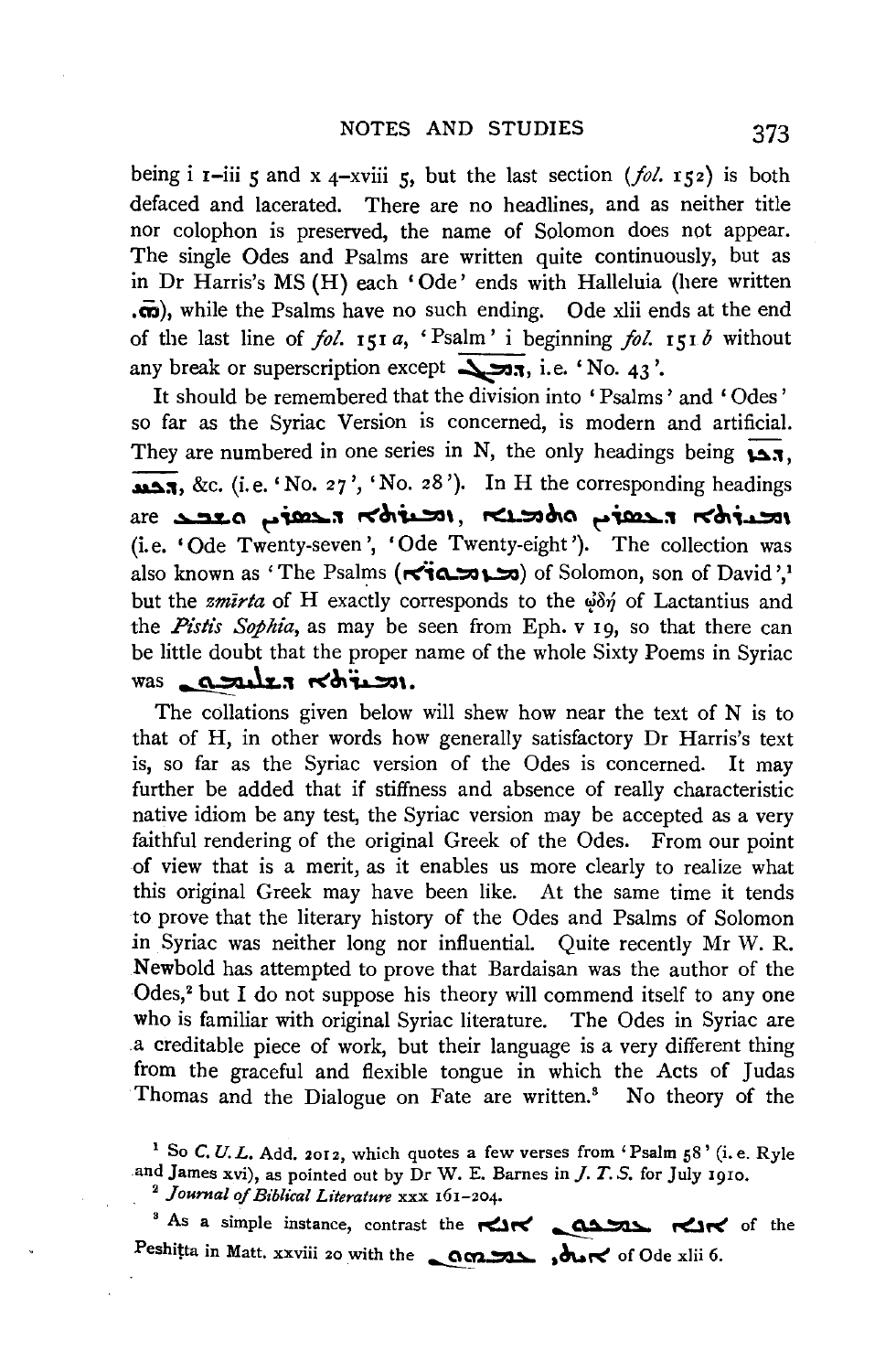origin of these Odes is satisfactory, which regards the Syriac translation that we possess otherwise than as an exotic.

The discovery of a Nitrian MS of the Odes helps us to bring them back to their proper home, to the land of Egypt. As long as it seemed that the great Monophysite Library of St Mary Deipara contained no copy, it might be guessed that these Odes had had some peculiar ecclesiastical history in their Syriac dress. Now we can see that in all probability they are part of the literary activity of the Syriac Monophysite community in Egypt, the school that produced the translation of the Acts of SS. Peter and Paul and Luke.<sup>1</sup> All three authorities for the Odes in Syriac are of a definitely Jacobite character. The notice detected by Dr Barnes occurs in a late Jacobite MS, Dr Harris's MS 'is in a Jacobite hand, and the much older Nitrian MS is appended to a catena of extracts arranged and selected in the interests of Monophysite controversy. Moreover the small range of variation between N and H precludes the idea that they were much read.

One or two general remarks on the Odes may be added here. In discussing the style and meaning of these poems hardly sufficient attention seems to me to have been given to the fact that they come before us as Odes of *Solomon.* They are found bound up with the 'Psalms of Solomon', a pseudepigraphical work composed between 70 and 40 B.C. No doubt these Psalms were called Solomon's, because they are more or less modelled in style upon the Canonical Psalter, the Psalms of David. In fact, we may regard the ascription of these ' Psalms ' to ·Solomon as an indication that the Davidic Psalter was already closed when they were written.

As for the Odes, there is nothing to shew that the name of Solomon was not associated with them from the first, whether they appeared separately, or (as I think more probable) they were first published as an enlarged and Christianized edition of the Solomonic collection. The mention of the  $\gamma_{\mu\nu}$  or  $\gamma_{\mu}$  Solomon in the Psalms may have inspired the Odist to make Solomon speak of theology and grace in a more intimate and less political fashion. But pseudepigraphical composition amongst Jews and Christians had its own rules. Not, of course, that the authors tried to make the hero of old time prophesy or write in accordance with real historical verisimilitude : that would indeed be a literary anachronism. But, for all that, certain historical anachronisms. were always avoided. It may almost be expressed in a formula-the Seers of old are supposed to foretell *events* and to understand *doctrines*, but they must be silent about *names.* Thus in Daniel xi we read all about the wars of the Syrian and Egyptian Diadochi, but the names

<sup>1</sup> See Guidi in the *Nachrichten v. d. k. Gesell. d. Wissenschaften*, 1889, p. 52.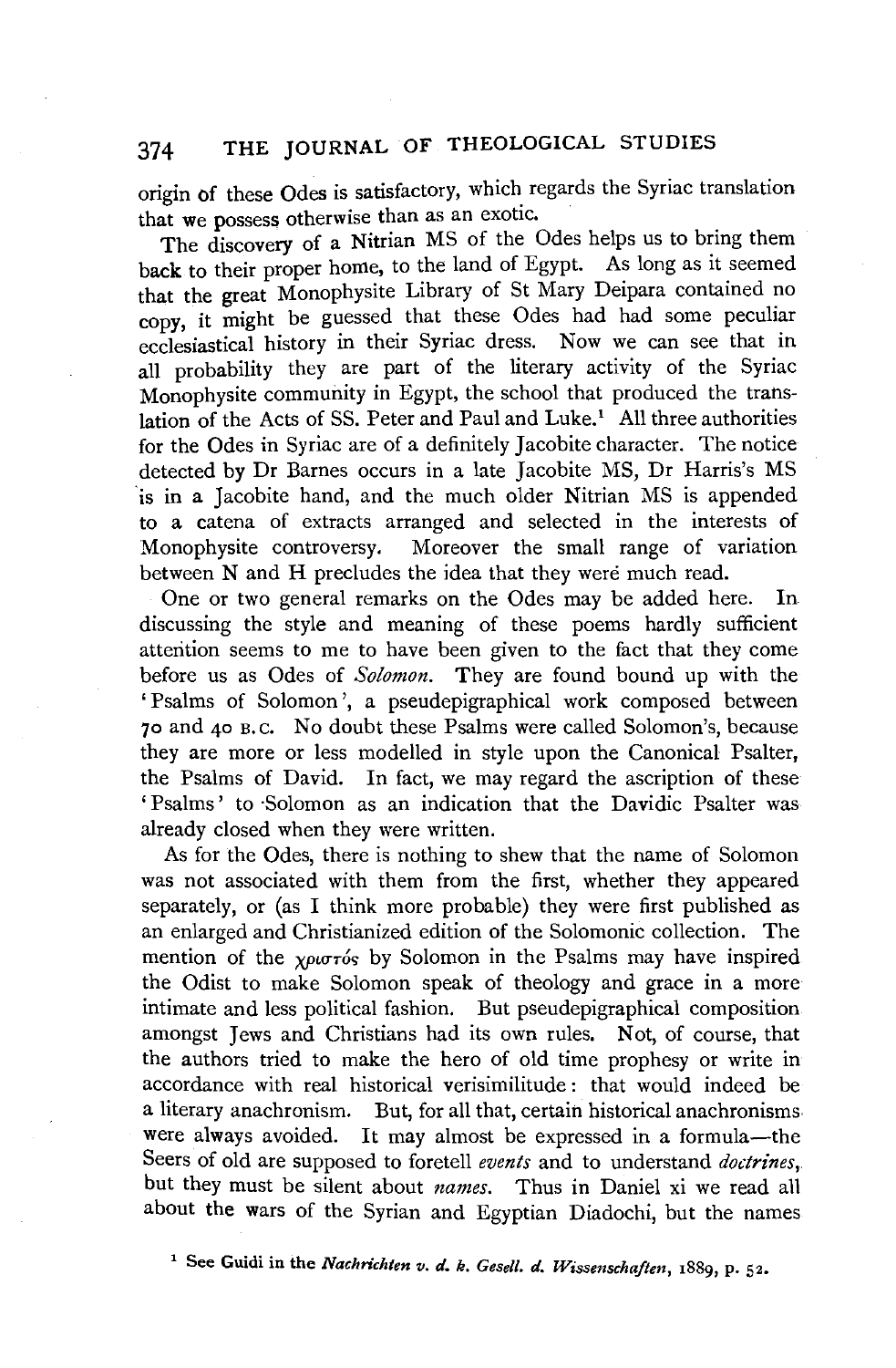of Antiochus and Ptolemy are never mentioned. In the Testaments of the Twelve Patriarchs no one doubts that John Hyrcanus is meant in *Levi* xviii, but his name is not uttered. The second of the Psalms of Solomon ' describes the death of Pompey in unmistakeable terms', but the most definite detail 'Solomon ' is allowed to set down is 'thrust through upon the mountains of Egypt '. Scholars have disputed whether the Odes of Solomon are Jewish or Christian, but in either case we must not expect more definiteness of statement than is appropriate for a pseudepigraphic work.

To the Early Christians the Psalms of David were a storehouse of specifically Christian doctrine. We ought not to expect that a work which calls itself 'Odes of Solomon' would be much more definitely Christian, on the surface and in the matter of names and catchwords, than the Psalms of David. The Odes of Solomon appear to me to be intended as adumbrations of Christian doctrine in exactly the same way that Psalm xvi (xv) 10 was supposed to indicate the Resurrection. or Psalm xxii (xxi)  $17$ , 19 to indicate the details of the Passion. And this is what makes the interpretation of the Odes to us so exceedingly vague and unsatisfactory, so far as the date and position of the writer is concerned. The Psalms of Solomon 'prophesy' events: we can therefore date these Psalms by the history of events. The Odes of Solomon, on the other hand, 'prophesy' doctrines, and the history of doctrines and dogmas is not so sharply defined a chronological series as the history of events.

This may sound almost too obvious to lead to anything, but as a matter of fact the neglect of these elementary considerations has led several scholars to make definite and (to my mind) untenable statements about the Odes. Thus Dr Harris can still describe the Odist as a ' man who had no Eucharist so far as his language goes ', and as a ' mystical writer whose affinities are not with priesthoods or sacraments'.<sup>1</sup> But is it not expecting too much, to expect that 'Solomon' will *name* the Christian Mysteries? Ode xlii is acknowledged to be Christian, because the writer speaking in the person of the ' Son of God' describes the Harrowing of Hell, and because at the beginning of the Ode is a mention of the 'Tree ' and the ' outstretched hands ' that are the Lord's Sign. What is not mentioned by name is Jesus and the Cross. But no one would say that the writer was really unaware that the name of the Son of God was Jesus or that He was crucified. Similarly, because the writer in other Odes speaks of cups of milk and never mentions Baptism or Eucharist, we are not at liberty to suggest that these institutions are not all the time in his mind. It is not a question of the *Disciplina arcani,* but of the style appropriate for pseudepigraphical composition.

1 Harris, ed. 2, p. xvi.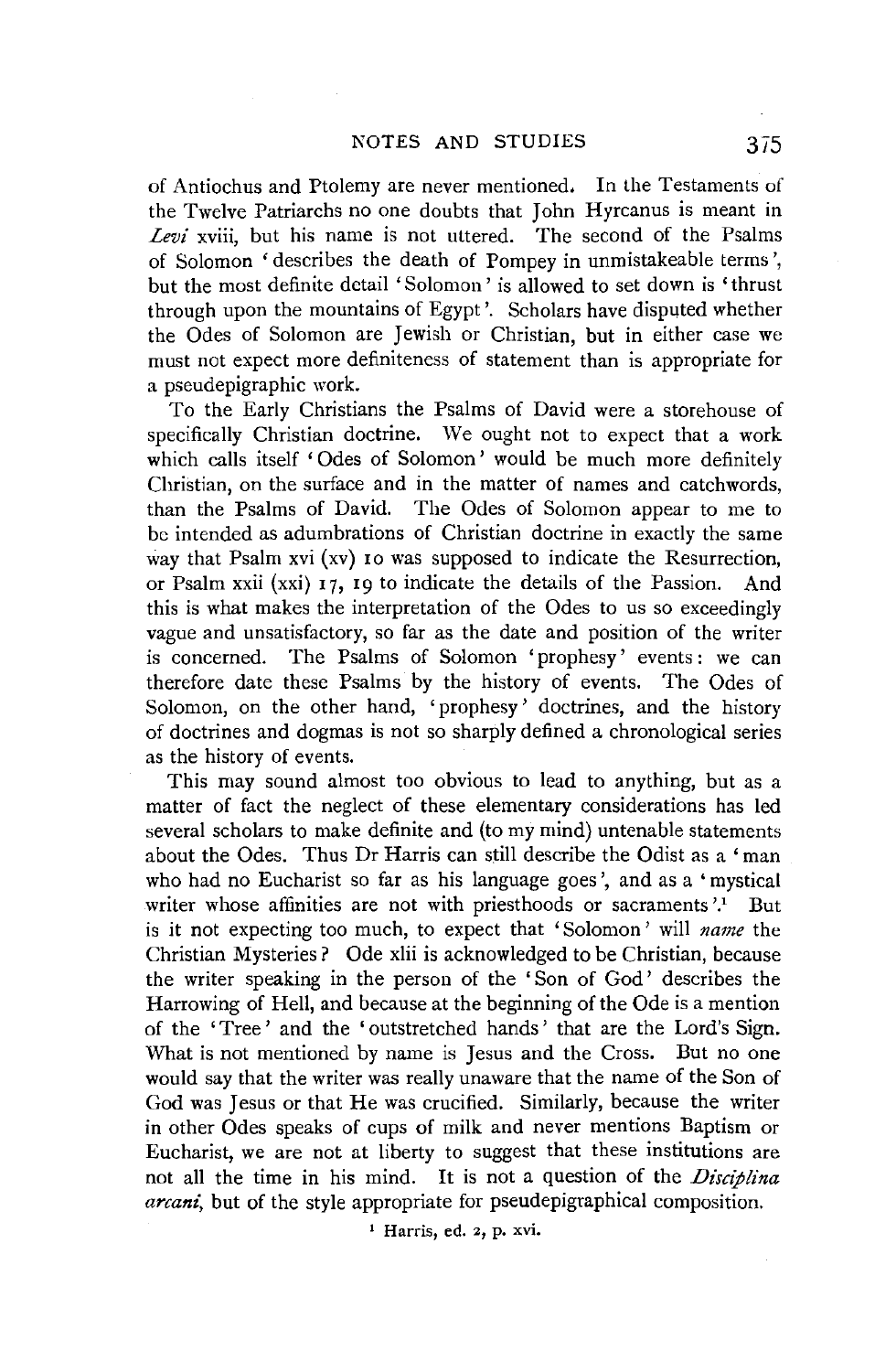Those who have been reading Dr Schweitzer's new book will understand why it is the theology of the Fourth Gospel and not that of the Pauline Epistles and of the Synoptics that is again and again suggested by the 'Odes of Solomon'. It is because both the Fourth Gospel and the Odes are representatives of the early Greek-Christian theology,<sup>1</sup> which was dominated by the idea that the bodies of the faithful are delivered from 'corruption' by partaking of 'Spirit'. Like the Fourth Gospel, the religion of the Odes may be described as the Greek Mystery-religion, transfigured by the historical event of the Incarnation, an event which brought the life-giving  $\pi v \in \hat{v}$  and there is a there is gave them salvation and a foretaste of apotheosis.

Оре 17

 $7 \text{ value}$  N *begins, fol.* 149 a strated means N IO KNOWST- ELL N V VIE AND OI  $15$   $\sim$  aller]  $\tilde{m}$  N (so always)

ODE 18: Tille No. 7 N (in red, and so always)

 $_3$  anix | مصدم  $\sim N$  ممحم  $\sim N$  مصدم  $N$  محدم  $N$  $\star$ 52  $\star$  N (as txt.)  $\star$  8 (As txt.)  $N (= H)$   $I_1 \sim m^{-1}$   $\sim N$   $I_3 \sim N$   $\sim N$  $r \triangle$  arts]  $r \triangle$  larts  $N$  (so always)  $r_5$  relation  $N$ 17 combanner (commander) N

**ODE 19** 

 $_3$  add  $_8$  and  $_3$  and  $_7$  and  $_8$  and  $_8$  and  $_8$  and  $_7$  and  $_8$  and  $_8$  and  $_7$  and  $_8$  and  $_7$  and  $_8$  and  $_7$  and  $_8$  and  $_7$  and  $_8$  and  $_7$  and  $_8$  and  $_7$  and  $_8$  and  $_7$  and  $_8$  and  $_8$  $6$  des  $[$  des  $N$  (sic)  $8$   $\frac{1}{2}$  and  $\frac{1}{2}$  on  $\frac{1}{2}$  $N$  (sic) ODE 20

 $5 \sqrt{2}$   $1 \sqrt{2}$   $1 \sqrt{sin}$   $1 \sqrt{sin}$   $1 \sqrt{2}$   $1 \sqrt{2}$   $1 \sqrt{2}$  $7 \text{ which are } N = H$   $N = H$   $\sim 200 \text{ m/s}^{-1}$  $8$  κόπος τη ωρηστερ  $N$  (φ ωριστή ωριστή ν

<sup>&</sup>lt;sup>1</sup> See Geschichte der Paulinischen Forschung pp. 157-159.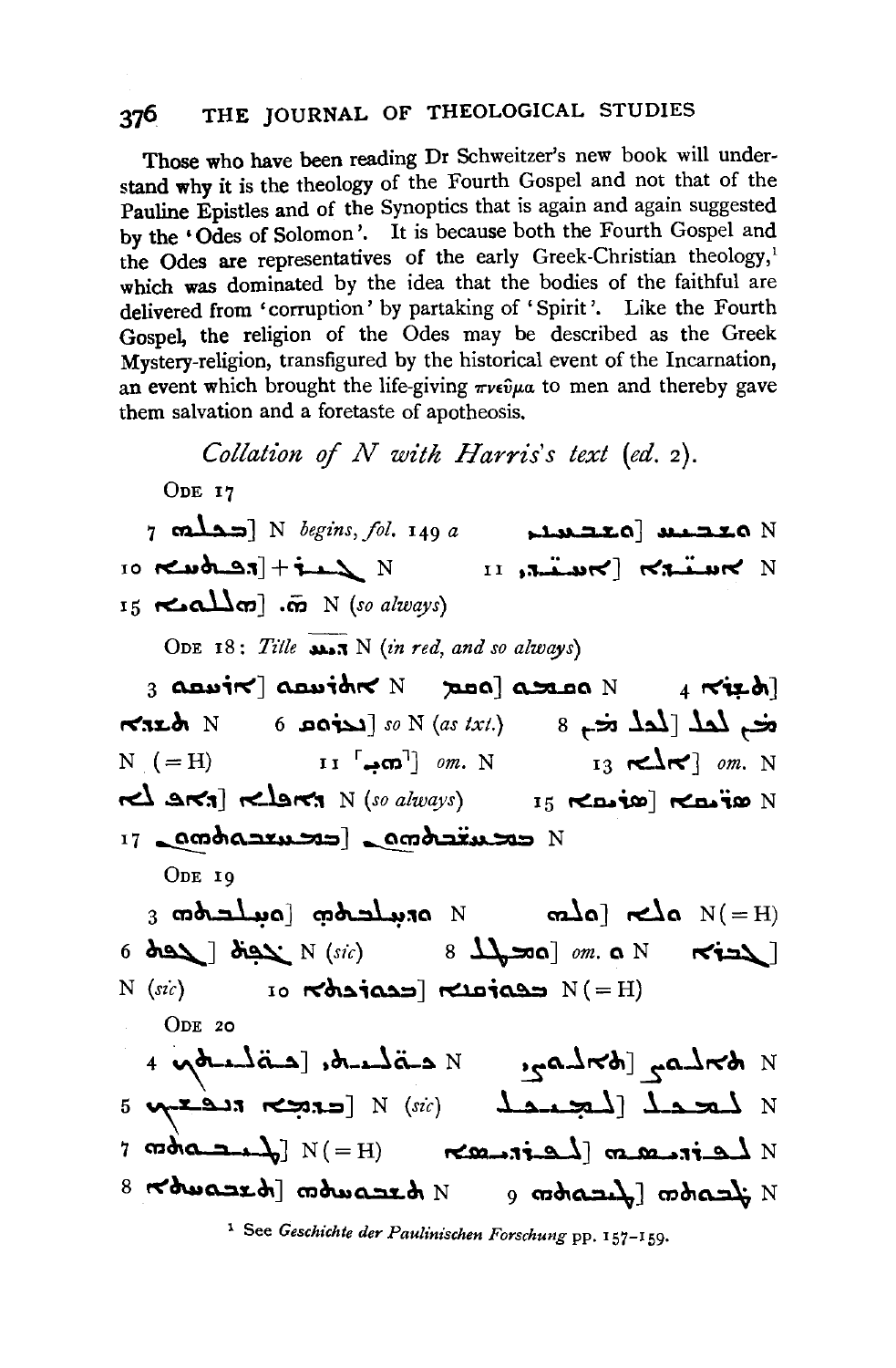ODE 21

 $_3$  dud  $_3$  dure  $_5$  mimal  $_5$  mimal  $_7$  mimal  $_8$  $\lambda$ هقه $\lambda$  و محدد  $N$  (  $\lambda$  محدد  $N$  /0)  $N$  (  $\lambda$  ،  $\lambda$  ) (  $\lambda$   $\lambda$  )  $\cdot$ dasa N

ODE 22

 $\mathbf{z}$  pol restriction  $\mathbf{A}$  (sic) and  $\mathbf{A}$  [order  $\mathbf{A}$  is  $\mathbf{A}$  is a set of  $\mathbf{A}$  is a set of  $\mathbf{A}$  is a set of  $\mathbf{A}$  is a set of  $\mathbf{A}$  is a set of  $\mathbf{A}$  is a set of  $\mathbf{A}$  is a set of  $\$  $N$  aig  $N$  aig  $N$  aig  $N$  aig  $N$  and  $N$  and  $N$  $\tau$  Koziz motical Kazing neizozy [faziqu cizy  $\kappa$ dante march  $N$  (=  $\epsilon v \epsilon \rho y \epsilon u v$ )  $\kappa v$  decord dama N

ODE  $23$ 

 $\mathbf{r}$   $\mathbf{r}$   $\mathbf{r}$   $\mathbf{r}$   $\mathbf{r}$   $\mathbf{r}$   $\mathbf{r}$   $\mathbf{r}$   $\mathbf{r}$   $\mathbf{r}$   $\mathbf{r}$   $\mathbf{r}$   $\mathbf{r}$   $\mathbf{r}$   $\mathbf{r}$   $\mathbf{r}$   $\mathbf{r}$   $\mathbf{r}$   $\mathbf{r}$   $\mathbf{r}$   $\mathbf{r}$   $\mathbf{r}$   $\mathbf{r}$   $\mathbf{r}$   $\mathbf{$  $\pi$  it is a hetical control metics  $N$  and  $\pi$ . a  $N$  $5 \text{ km/s}$   $N (= H)$   $6 \text{ km/s}$   $\sqrt{m^2 + 4}$   $\text{ km/s}$   $N$  $\left[ \begin{array}{ccc} \rho & \text{if } \theta = 0 \\ 0 & \text{if } \theta = 0 \end{array} \right]$  and  $\left[ \begin{array}{ccc} \text{if } \theta = 0 \\ \text{if } \theta = 0 \end{array} \right]$ I3 KNSAARS [KAAASA K KAAASA K  $18$  at the direct and the state of the state of  $N$  $\delta$ N لمحلع حلحت

ODE 24

 $\mathbf{N}$  etuto  $\mathbf{N}$  i. Extra net  $\mathbf{N}$  and  $\mathbf{N}$  are  $\mathbf{N}$  $\alpha$   $\alpha$   $\beta$   $\gamma$   $\alpha$   $\beta$   $\alpha$   $\beta$   $\alpha$   $\beta$   $\alpha$   $\beta$   $\beta$   $\gamma$   $\alpha$   $\beta$   $\beta$   $\gamma$   $\beta$   $\beta$  $\mathbb{R}$   $\mathbb{R}$   $\mathbb{R}$   $\mathbb{R}$   $\mathbb{R}$   $\mathbb{R}$   $\mathbb{R}$   $\mathbb{R}$   $\mathbb{R}$   $\mathbb{R}$   $\mathbb{R}$   $\mathbb{R}$   $\mathbb{R}$   $\mathbb{R}$   $\mathbb{R}$   $\mathbb{R}$   $\mathbb{R}$   $\mathbb{R}$   $\mathbb{R}$   $\mathbb{R}$   $\mathbb{R}$   $\mathbb{R}$   $\mathbb{R}$   $\mathbb{R}$   $\mathbb{$ ODE  $25$  $2 \text{ times } N (= H)$  4,  $\text{max} N$  asked  $N$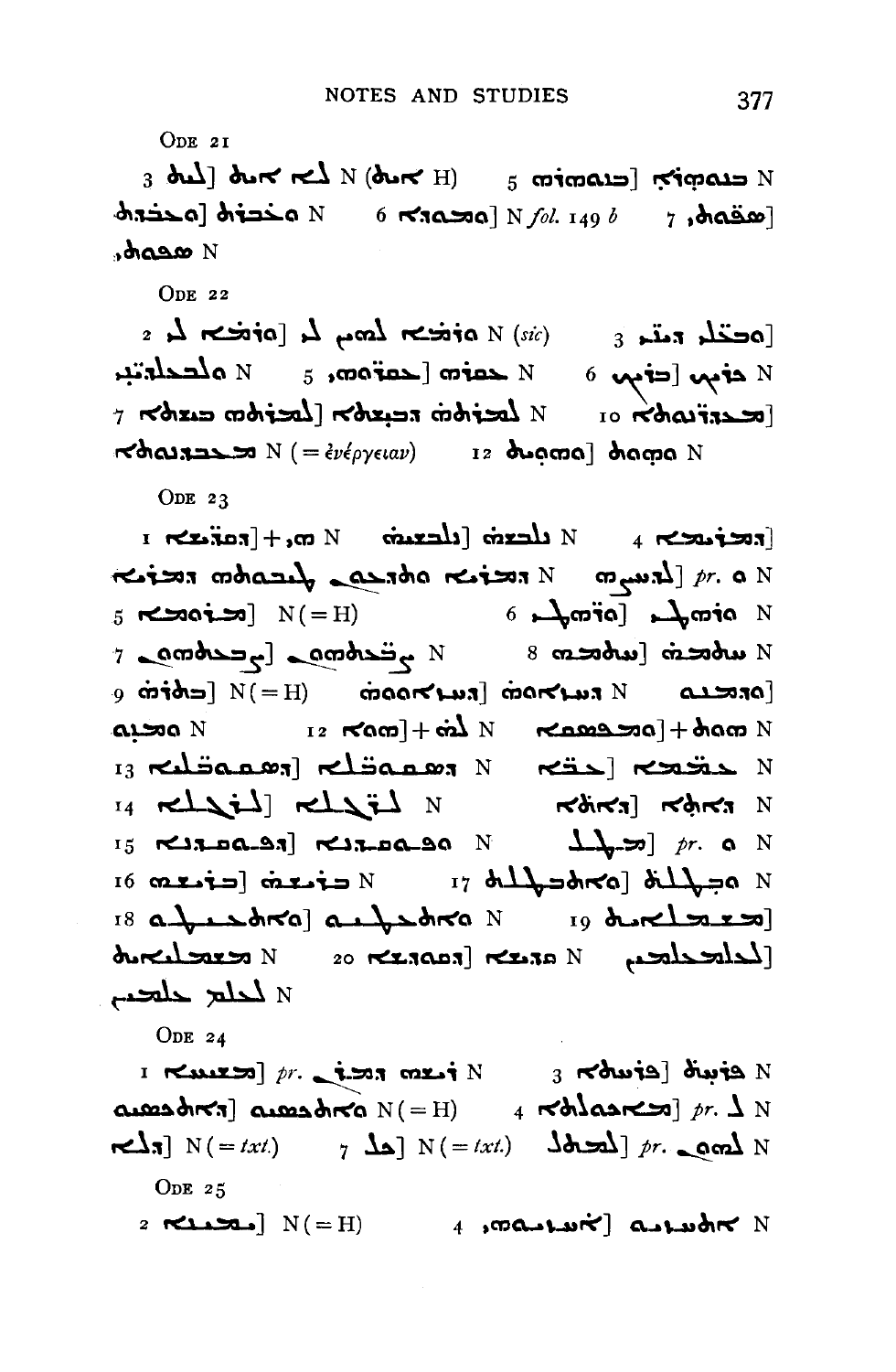378 THE JOURNAL OF THEOLOGICAL STUDIES  $\mathbf{p}$ (ملحى  $N = \mathbf{p}$  حديدى مى التكتيف من التكويم (م  $\star$ 1, N 8,  $\star$ 0 $\Xi$ 1 N (sic)  $\star$ 2227  $\star$  1 N IO Kiixa] Wiixa N Landi N fol. 150 a  $_{\text{II}}$   $\kappa$   $\kappa$   $\kappa$   $\kappa$   $\kappa$   $\kappa$   $\kappa$   $\kappa$   $\kappa$   $\kappa$ ODE  $26$  $N = A$   $\star$   $\star$   $N = H$ )  $N = H$ E monic sub and the faction [http://t.com  $\pi\lambda$  identify  $N$  (sic)  $\pi$  cano  $\pi$   $\lambda$   $\alpha$ ODE 27  $\mathbf{r}$ , m mbho, [mbm m,  $\mathbf{r}$  $ODE 28$  $\mathbb{E}[\mathbf{X} \in \mathbb{R}^N \mid N(1-H) \in \mathbb{R}^N]$  r  $\mathbb{E}[\mathbf{X} \in \mathbb{R}^N]$  $H$  (see facsimile),  $\dot{\mathbf{m}}$   $N$   $\mathbf{m}$   $\mathbf{m}$   $\mathbf{m}$   $\mathbf{m}$   $\mathbf{m}$   $\mathbf{m}$   $\mathbf{m}$   $\mathbf{m}$   $\mathbf{m}$   $\mathbf{m}$   $\mathbf{m}$   $\mathbf{m}$   $\mathbf{m}$   $\mathbf{m}$   $\mathbf{m}$   $\mathbf{m}$   $\mathbf{m}$   $\mathbf{m}$   $\mathbf{m}$   $\mathbf{m}$   $\mathbf{$ ασι ασι Ν (ασι 20 now washed out) 6 διπδελή διπλεύται Ν  $\alpha$ mento) gravaque  $N$  (  $\alpha$ mento  $N$  $[open]\times$  1 N  $[real]$   $[real]$   $[real]$ rexlama N 10 xilaliz xix lala N 11 xilang relation of the original, hand, associated ODE 29  $\mathbf{a}$  adact  $\mathbf{b}$  and  $\mathbf{b}$  and  $\mathbf{b}$  and  $\mathbf{c}$  $7 \text{ cm}$  $1 \text{ cm} \text{ cm}$  $1 \text{ cm} \text{ cm}$  $1 \text{ cm} \text{ cm}$  $1 \text{ cm} \text{ cm}$  $1 \text{ cm} \text{ cm}$  $ODE$  30 No variation. ODE  $31$  $\mathbf{a}$   $\mathbf{b}$  $\frac{1}{4}$ , mo.  $\frac{1}{2}$  =  $\frac{1}{2}$  =  $\frac{1}{2}$  =  $\frac{1}{2}$  =  $\frac{1}{2}$  =  $\frac{1}{2}$  =  $\frac{1}{2}$  =  $\frac{1}{2}$  =  $\frac{1}{2}$  =  $\frac{1}{2}$  =  $\frac{1}{2}$  =  $\frac{1}{2}$  =  $\frac{1}{2}$  =  $\frac{1}{2}$  =  $\frac{1}{2}$  =  $\frac{1}{2}$  =  $\frac{1}{2}$  =  $\$  $9$  Kirix] Konizix  $N(=H)$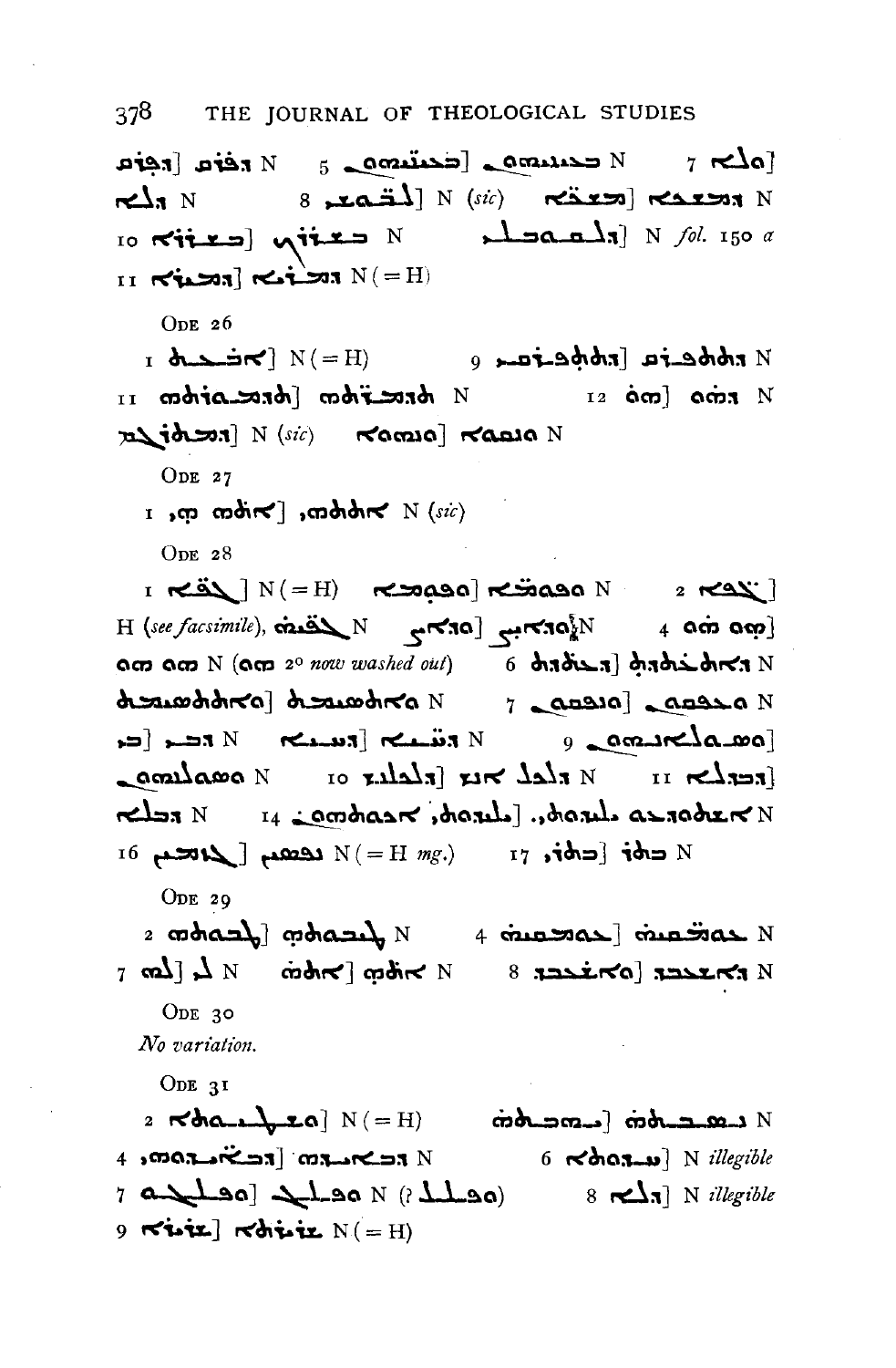ODE 32  $I$   $\tilde{N}$   $\tilde{N}$   $\tilde{N}$   $\tilde{N}$   $\tilde{N}$   $\tilde{N}$   $\tilde{N}$   $\tilde{N}$   $\tilde{N}$   $\tilde{N}$   $\tilde{N}$   $\tilde{N}$   $\tilde{N}$   $\tilde{N}$   $\tilde{N}$   $\tilde{N}$   $\tilde{N}$   $\tilde{N}$   $\tilde{N}$   $\tilde{N}$   $\tilde{N}$   $\tilde{N}$   $\tilde{N}$   $\tilde{N}$   $\sim$ ר המסא המסא מכ $(om.$ בא השפ ODE 33  $\delta$  المحمد (10 محتمر العامي المتنبية المحمد (15/محمد محمد 10 محمد المحمد العاملية العاملية العاملية العاملية العاملية العاملية العاملية العاملية العاملية العاملية العاملية العاملية العاملية العاملية العاملية العاملية ال  $N$   $\mathcal{L}$ قبر  $\mathbf{H}$  (=H)  $N$  (=H)  $\mathbf{H}$   $\mathbf{H}$   $\mathbf{H}$   $\mathbf{H}$  $x = 1$   $x = 1$ ODE  $34$  $K_{5}$  αφι  $\left[\text{cm}\right]$  απ. Ν επιτείτες διασίας διαστείτες διαστείτες διαστείτες διαστείτες διαστείτες διαστείτες διαστείτες διαστείτες διαστείτες διαστείτες διαστείτες διαστείτες διαστείτες διαστείτες διαστείτες διαστείτ ODE 35  $I$  Koronta  $N = 3$  Typpics  $N = 3$  $\begin{array}{ccccc}\n\text{S.} & \text{S.} & \text{S.} & \text{S.} & \text{S.} & \text{S.} & \text{S.} & \text{S.} & \text{S.} & \text{S.} & \text{S.} & \text{S.} & \text{S.} & \text{S.} & \text{S.} & \text{S.} & \text{S.} & \text{S.} & \text{S.} & \text{S.} & \text{S.} & \text{S.} & \text{S.} & \text{S.} & \text{S.} & \text{S.} & \text{S.} & \text{S.} & \text{S.} & \text{S.} & \$  $6$  all  $ad$   $K$  N ODE  $36$  $\mathbf{z}$  rection.  $\mathbf{z}_{t}$  and  $\mathbf{z}_{t}$  and  $\mathbf{z}_{t}$  is  $\mathbf{z}_{t}$  $\mathbf{a}$   $\mathbf{b}$   $\mathbf{c}$   $\mathbf{d}$   $\mathbf{b}$   $\mathbf{d}$   $\mathbf{c}$   $\mathbf{d}$   $\mathbf{c}$   $\mathbf{d}$   $\mathbf{e}$   $\mathbf{d}$   $\mathbf{e}$   $\mathbf{e}$   $\mathbf{e}$   $\mathbf{e}$   $\mathbf{e}$   $\mathbf{e}$   $\mathbf{e}$   $\mathbf{e}$   $\mathbf{e}$   $\mathbf{e}$   $\mathbf{e}$   $\mathbf{e}$   $\mathbf{$  $\frac{1}{4}$   $\frac{1}{2}$   $\frac{1}{2}$   $\frac{1}{2}$   $\frac{1}{2}$   $\frac{1}{2}$   $\frac{1}{2}$   $\frac{1}{2}$   $\frac{1}{2}$   $\frac{1}{2}$   $\frac{1}{2}$   $\frac{1}{2}$   $\frac{1}{2}$   $\frac{1}{2}$   $\frac{1}{2}$   $\frac{1}{2}$   $\frac{1}{2}$   $\frac{1}{2}$   $\frac{1}{2}$   $\frac{1}{2}$   $\frac{1}{2}$   $\frac{1}{2}$   $7 \sqrt{M}$  om. N 8  $\pi$ dais  $3 \pi N$ ODE  $37$ **N** rein [rein] ODE  $38$  $\mathbb{R}$   $\mathbb{R}$   $\mathbb{R}$   $\mathbb{R}$   $\mathbb{R}$   $\mathbb{R}$   $\mathbb{R}$   $\mathbb{R}$   $\mathbb{R}$   $\mathbb{R}$   $\mathbb{R}$   $\mathbb{R}$   $\mathbb{R}$   $\mathbb{R}$   $\mathbb{R}$   $\mathbb{R}$   $\mathbb{R}$   $\mathbb{R}$   $\mathbb{R}$   $\mathbb{R}$   $\mathbb{R}$   $\mathbb{R}$   $\mathbb{R}$   $\mathbb{R}$   $\mathbb$  $5 \text{ years}$  N  $\text{A} \text{ A}$  (i.e.  $\text{A} \text{ A}$  ) and  $\text{A} \text{ B}$  $8.8$  (raduoto  $8.8$  metric (racio)  $8.8$  metric solutions  $8.8$  $\mathbf{R}$  and  $\mathbf{N}$  (sic)  $\mathbf{R}$  (مجموعة التجریر الت $\mathbf{N}$  (sic) and  $\mathbf{N}$ n colay. osnet La. colo o N ERULA  $I_3$  onl  $I_4$  of  $I_5$  of  $I_6$  of  $I_7$  of  $I_7$   $I_8$  of  $I_7$   $I_8$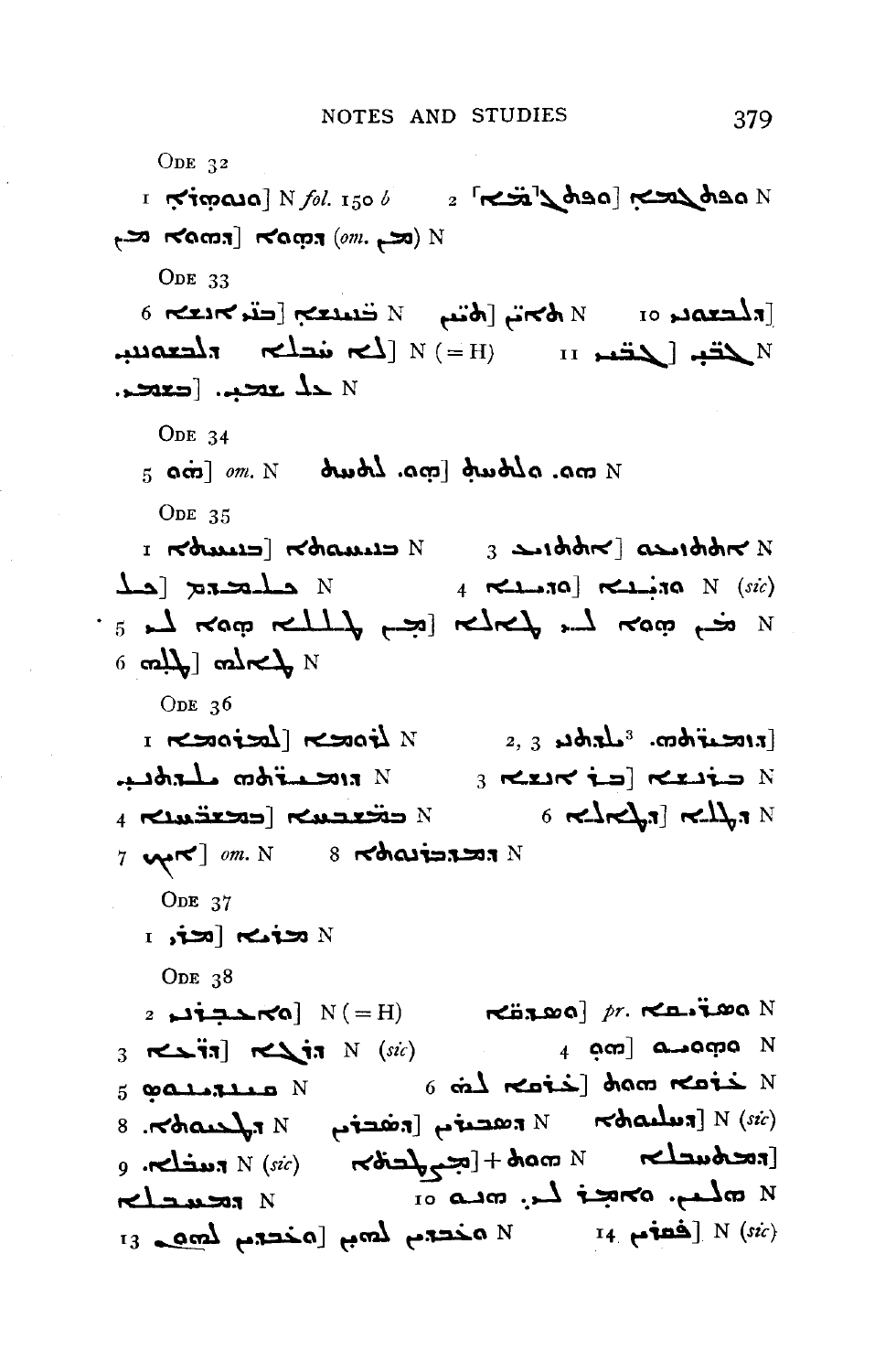Is Kleep (Red Kleep) N = 16 (151 a V fol. 151 a V fol. 151 a V fol. 151 a V N fol. 151 a V N + 151 a V N + 151 a V N + 151 a V N + 151 a V N + 151 a V N + 151 a V N + 151 a V N + 151 a V N + 151 a V N + 151 a V N + 151 a V I mera sala smerb. [era sma a sab. ei 21  $\kappa$ hamszal  $N (= H)$ 

ODE 39

 $\frac{1}{2}$  are the  $\frac{1}{2}$  of  $\frac{1}{2}$  are  $\frac{1}{2}$  and  $\frac{1}{2}$  are  $\frac{1}{2}$  are  $\frac{1}{2}$  are  $\frac{1}{2}$  are  $\frac{1}{2}$  are  $\frac{1}{2}$  are  $\frac{1}{2}$  are  $\frac{1}{2}$  are  $\frac{1}{2}$  are  $\frac{1}{2}$  are  $\frac{1}{2}$  are  $\frac{1}{2}$  $N$  month  $\sum_{i=1}^{n}$  $7$   $\omega$ allard N N **شەد<sub>،</sub> ≻ىتى**م or

ODE  $40$ 

adien als <sup>r</sup>eleures aroing alen revio  $\Delta \sim N$  (vid.) 8 modiana] motora  $N (= H)$ 

ODE 41

 $N^{corr}$ , dal  $N^*(vid.)$  3  $j$   $j$   $k$   $k$   $j$   $k$   $j$  $\sigma m$ .  $\lambda$  N  $\sigma$ duanta  $\delta$  modern  $\lambda$  N  $\sigma$  orders  $\lambda$  $N$  and  $N$   $N = \frac{1}{2}$   $N = H$   $N = 15$   $N = 3$  $N$   $\text{length}$   $\text{width}$   $N$   $\text{width}$   $\text{width}$   $\text{width}$   $\text{width}$   $\text{width}$   $\text{width}$   $\text{width}$   $\text{width}$   $\text{width}$   $\text{width}$   $\text{width}$   $\text{width}$   $\text{width}$   $\text{width}$   $\text{width}$   $\text{width}$   $\text{width}$   $\text{width}$   $\text{width}$   $\text{width}$   $\text{width}$   $\text{width}$   $\text{width}$   $\text{width}$   $\text{width$ 

ODE  $42$ 

 $2 \text{ and } x$  a  $\text{ and } x \in \mathbb{N}$  and  $\text{ and } yr. \text{ or } \text{ } x \in \mathbb{N}$  $N (= H)$   $4 \cdot sinh \left[ \frac{1}{2} + sinh \left( \frac{1}{2} \right) \right]$  $17$   $\lt$ iizio]  $\lt$ iizio N  $19$   $\omega$ mzi  $\omega$ mohal N 25 descrio] desco ... ombarso mede desco N

PSALM 1: Title  $\sqrt{\pi}$  (= 43) N fol. 151 b

3 ملاحد  $\mathbb{R}$  = 11  $\mathbb{R}$  = 11  $\mathbb{R}$  = 11  $\mathbb{R}$  = 11  $\mathbb{R}$  = 121  $\frac{1}{2}$   $\frac{1}{2}$   $\frac{1}{2}$   $\frac{1}{2}$   $\frac{1}{2}$   $\frac{1}{2}$   $\frac{1}{2}$   $\frac{1}{2}$   $\frac{1}{2}$   $\frac{1}{2}$   $\frac{1}{2}$   $\frac{1}{2}$   $\frac{1}{2}$   $\frac{1}{2}$   $\frac{1}{2}$   $\frac{1}{2}$   $\frac{1}{2}$   $\frac{1}{2}$   $\frac{1}{2}$   $\frac{1}{2}$   $\frac{1}{2}$   $\frac{1}{2}$   $ad$  fin.]  $+$   $\bar{c}$  N\* (vid.), exp. rubricator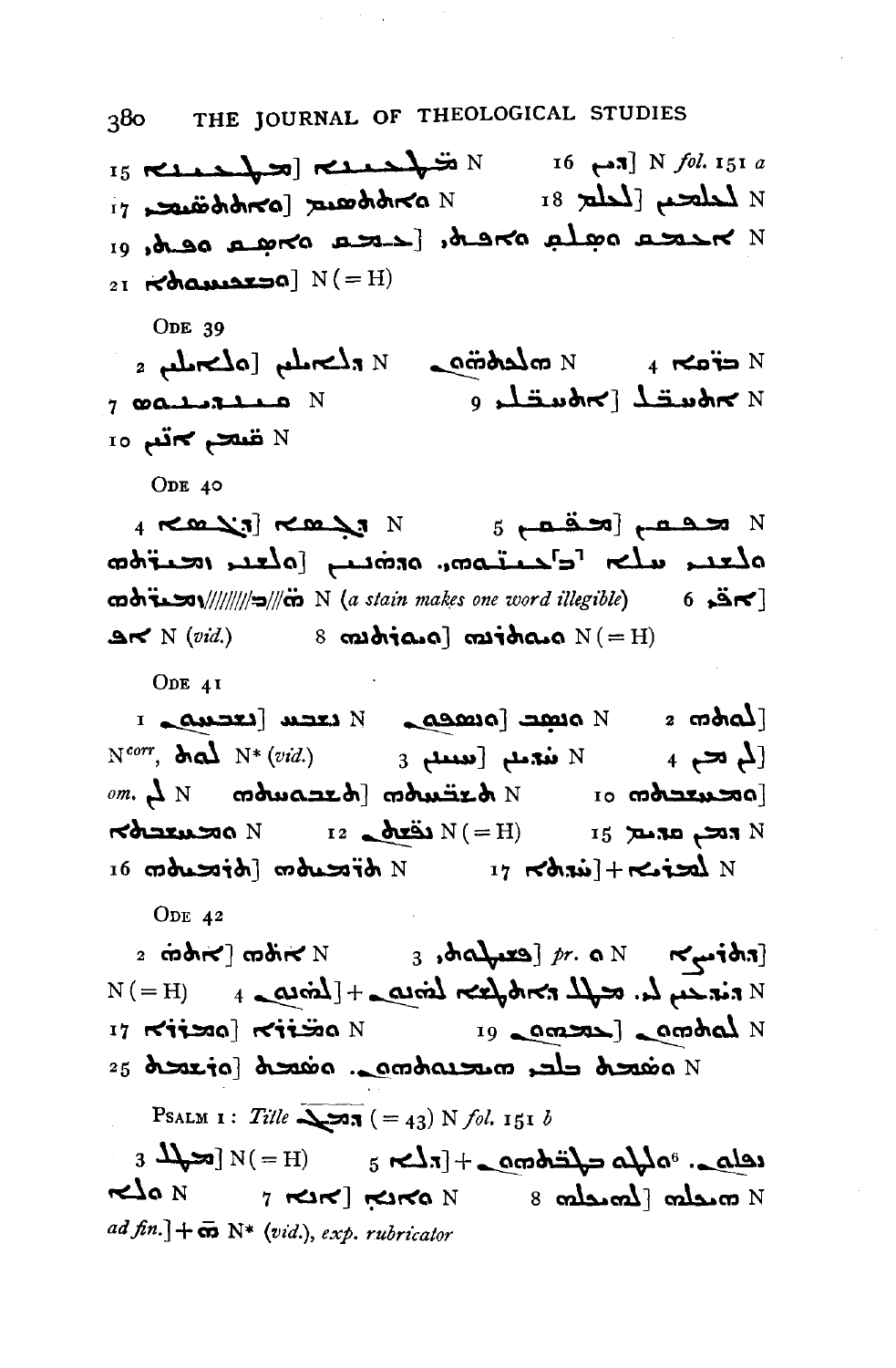**PSALM 2:** Title  $\overline{3} = 3$  (= 44) N  $\mathbf{B}$  and  $\mathbf{F}$  and  $\mathbf{F}$  and  $\mathbf{N}$  and  $\mathbf{F}$  and  $\mathbf{F}$  and  $\mathbf{F}$  $7 - \cos \theta$  when  $N = \pi N$ N Furzom, 8  $\mathbb{R}^{15}$   $\mathbb{R}^{16}$   $\mathbb{R}^{16}$   $\mathbb{R}^{16}$   $\mathbb{R}^{16}$   $\mathbb{R}^{16}$   $\mathbb{R}^{16}$   $\mathbb{R}^{16}$  $\begin{bmatrix} \text{I9} & \text{K}_{10} & \text{K}_{10} & \text{N} & \text{N} & \text{N} & \text{N} & \text{N} & \text{N} & \text{N} & \text{N} & \text{N} & \text{N} & \text{N} & \text{N} & \text{N} & \text{N} & \text{N} & \text{N} & \text{N} & \text{N} & \text{N} & \text{N} & \text{N} & \text{N} & \text{N} & \text{N} & \text{N} & \text{N} & \text{N} & \text{N} & \text{N} & \text{N} & \text{N} & \text{$  $N (= H)$  and  $N (= H)$  $\sim$  23 المعادية  $N(=\text{txt}.)$ 24  $\delta u$  =  $\delta$  =  $\delta x$  =  $\delta x$  =  $\delta x$  =  $\delta x$  =  $\delta x$  =  $\delta x$  =  $\delta x$  =  $\delta x$  =  $\delta x$  =  $\delta x$  =  $\delta x$  =  $\delta x$  =  $\delta x$  =  $\delta x$  =  $\delta x$  =  $\delta x$  =  $\delta x$  =  $\delta x$  =  $\delta x$  =  $\delta x$  =  $\delta x$  =  $\delta x$  =  $\delta x$  =  $\delta x$  =  $\delta x$  =  $\delta$ O.103 N (letters badly formed)  $_{29}$  aratic  $\lambda$  $30$   $\leftarrow$   $\leftarrow$   $\leftarrow$   $\leftarrow$   $\leftarrow$   $\leftarrow$   $\leftarrow$   $\leftarrow$   $\leftarrow$   $\leftarrow$   $\leftarrow$   $\leftarrow$   $\leftarrow$   $\leftarrow$   $\leftarrow$   $\leftarrow$   $\leftarrow$   $\leftarrow$   $\leftarrow$   $\leftarrow$   $\leftarrow$   $\leftarrow$   $\leftarrow$   $\leftarrow$   $\leftarrow$   $\leftarrow$   $\leftarrow$   $\leftarrow$   $\leftarrow$   $\leftarrow$   $\leftarrow$   $\leftarrow$   $\leftarrow$   $\leftarrow$   $\leftarrow$   $\leftarrow$   $N(=\tau o\hat{v} \epsilon \hat{i}\pi \epsilon \hat{i}\nu)$  $_3$ 2  $\kappa$ zius N  $_3$ 5  $\kappa$ zie  $\begin{bmatrix} -H & H \end{bmatrix}$   $\kappa$  $r \cdot x$   $N = |N|$   $\lceil k \rceil$   $\lceil k \rceil$   $\lceil k \rceil$   $\lceil k \rceil$   $\lceil k \rceil$   $\lceil k \rceil$  $\frac{1}{29}$  (*Laman*, 04  $\frac{1}{29}$   $\frac{1}{29}$   $\frac{1}{29}$   $\frac{1}{29}$   $\frac{1}{29}$   $\frac{1}{29}$   $\frac{1}{29}$ PSALM 3: Title  $\overline{.\cdot \cdot \cdot}$  (= 45) N

I Jashi a Fitcher of N (rest as H)  $\sim$  and  $\sim$  N [N  $fol.$  152 contained PSALMS x 4-xviii 5, but the leaf is torn and

defaced and only a selection of readings is here given.]

PSALM TO  $\sum$   $\alpha$   $\alpha$   $\sum$  first words legible  $9$   $\forall$ bast $\exists N$   $N (= H)$ PSALM II: Title  $\overline{\phantom{A}}$   $\overline{\phantom{A}}$   $( = 53, \text{ sic})$  N  $q$ ] om. N **PSALM 12:** Title  $\overline{3,3}$  (= 54) N

 $\sim$  1 האסכד  $\sim$  M האסכד  $p$ r. a N (sic)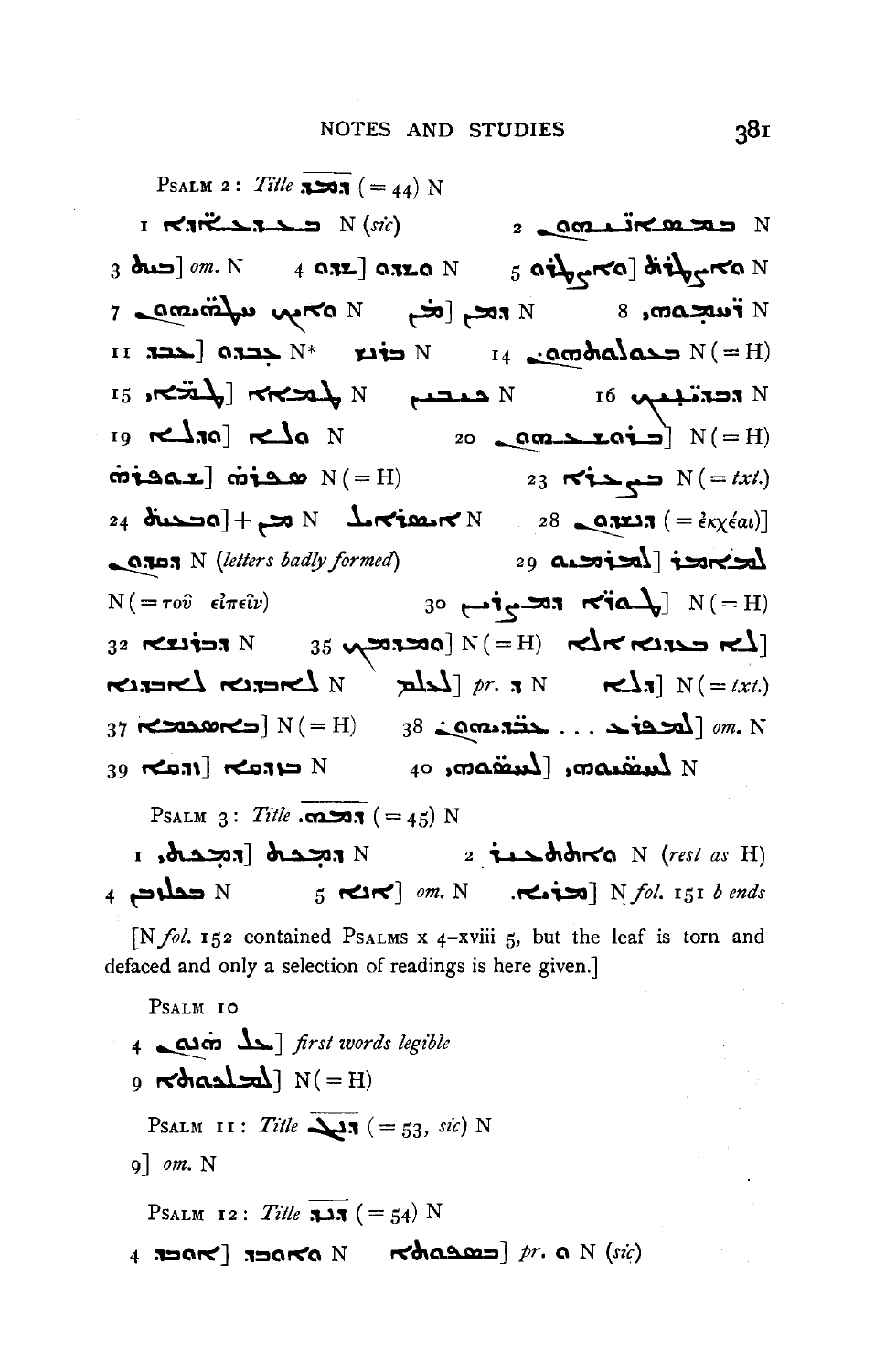$P_{SALM}$  13: *Title*  $\overline{S233}$  (= 55) N

 $_{5}$ ,  $_{3}$  ,  $_{5}$  ,  $_{6}$   $_{6}$   $_{6}$   $_{7}$   $_{6}$   $_{8}$   $_{7}$   $_{8}$   $_{9}$   $_{10}$   $_{10}$   $_{10}$   $_{11}$   $_{10}$   $_{11}$ 

**PSALM 14:** Title  $\overline{a\cdot\cdot\cdot} = 56$  N

**PSALM 15:** *Title*  $\overline{M3}$  (=57) N

<sup>9</sup>~ ~ **r<c\,o.!:G** N *(szc)* 

PSALMS 16, 17: Titles illegible

 $_{37}$   $_{37}$   $_{41}$   $_{52}$   $_{7}$   $_{82}$   $_{800}$   $_{97}$   $_{1000}$   $_{41}$   $_{52}$   $_{7}$   $_{700}$   $_{800}$  $\mu \epsilon \gamma d \lambda$ ov hil) 46 **rdatar** N (=  $\epsilon v$  *la drinte* il mg<sub>r</sub>)

PSALM 18:  $Title \ \bullet$  (= 60) N

**4 p m = < x m = L κίωκ; m x i N (σπέρμα** *a. viov* **'I. Gr.)** 

In the above list all differences of reading and spelling are noted, including the plural points, but not differences of punctuation or other differences of pronunciation indicated by dots, except in a few cases where the sense is affected. The punctuation of  $N$  is normal ; e.g. ~m for *hiinon,* ~cp for *hennon,* &c. The point in ~ ('from'), found in H, never occurs in N. **Kont** (atha, 'sign') always has a point.  $\sqrt{d}$  ('he brought') appears to have a point *below* the line (e.g. xxii 11), while  $\overrightarrow{obs}$  ('I am') has a point *above* the line (e.g. xlii 6).

I have been saved the necessity of attempting to demonstrate the essential unity of the Odes by the admirable paper of Dom Connolly in the January number of this JOURNAL, a paper that ought to be digested by all those whose general impressions of this curious work have been derived from Dr Harris or from Dr Harnack. Especially timely are his remarks upon Ode 19 (pp. 307-309): the chief point upon which I have any doubt is whether so comparatively rare a Syriac word as  $\frac{\partial}{\partial x}$  (sic N) would have been used to translate so ordinary a Greek word as  $\epsilon_{Kp}\Delta_{T\eta\sigma\epsilon\mathbf{v}}$ . Even at the cost of mere repetition it is worth while saying once again that  $\frac{1}{\sqrt{N}}$  means 'emptily' or 'to no purpose', and not 'sufficiently', at any rate in this context. In Ode 19, however, N brings in no various reading of importance: of the modern conjectures, the only fortunate one is Dom Connolly's suggestion that the copula should be omitted at the beginning of ver. 8, and as a matter of fact it is absent from N.

In what follows I have given the more important changes introduced by N, so far as they affect the translation. I have not included the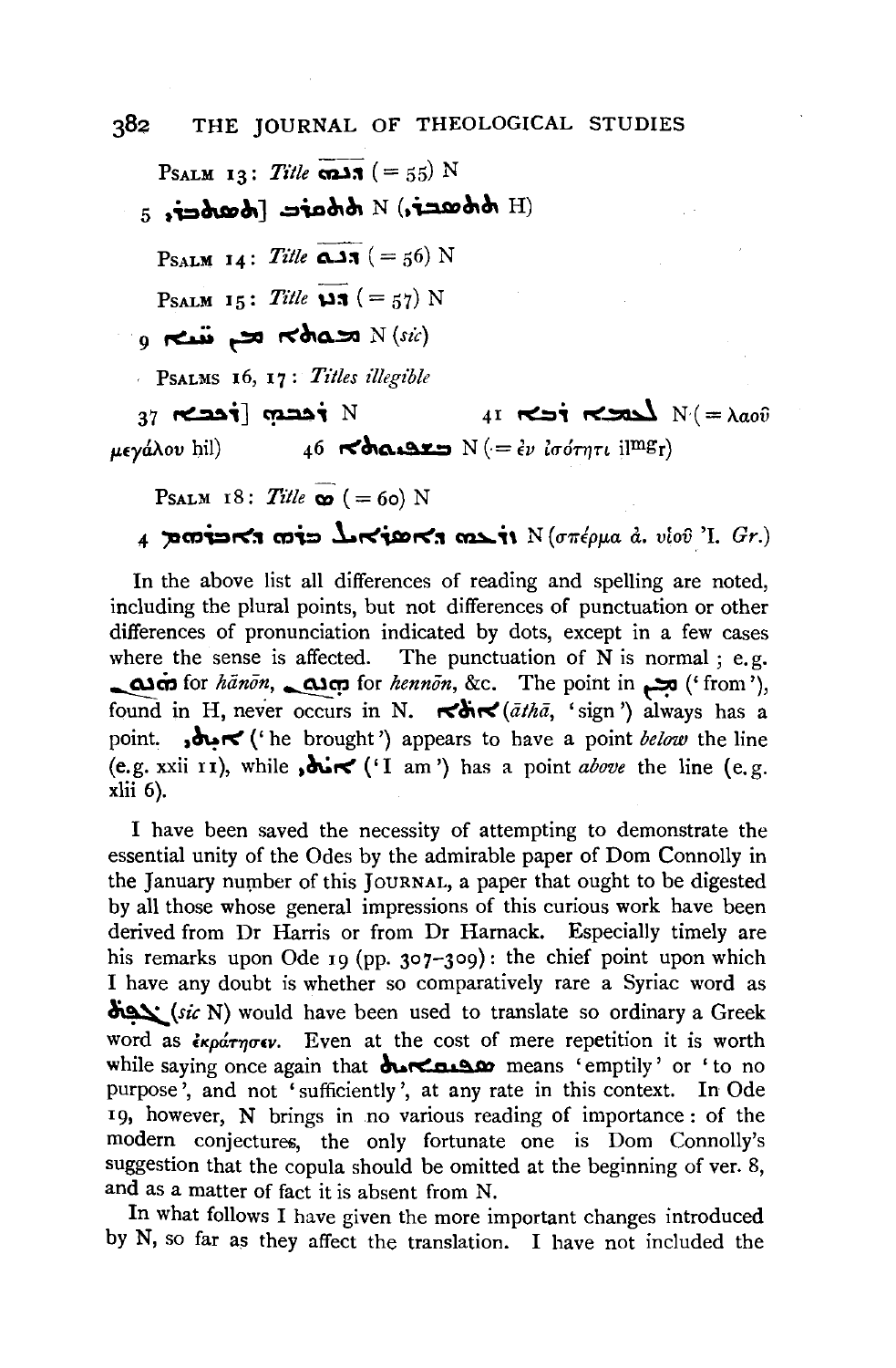addition or omission of small particles, changes of number, &c., which do not appreciably affect the meaning. For the general convenience of the English reader I have taken as my standard the translation given in Dr Harris's 2nd ed., without however either criticizing or endorsing his translations generally, except so far as they are affected by the readings of N or call for some special note.

*Ode* 17

II my bondmen] the bondmen N

*Ode* 18

3 it stood] they stood N (i.e. 'my members')

4 remove] cast away N

8 N agrees with H (Dr Harris's MS): (?) read  $\overline{\bullet}$  for  $\overline{\bullet}$  (same pronunciation) and render ' 8 And thou wilt preserve from me all that holds fast by evil things '

*Ode* 19

3 N has 'and she that milked Him is the Holy Spirit '

8 and because] *om.* and N *(see above for this Ode)* 

*Ode* 20

4 your reins] thy reins H, my reins N *(sic)* 

5 'by the blood of thy soul' N H: 'by', as so often in Semitic, is the of price, and means 'at the price of'

devour] deceive  $N$  (and  $H$ )

9 grace] goodness N

*Ode* 21

4 the thought of the Lord] cf. *Ode*  $20^1$ : I believe personally that the Odist has the Christian Eucharist in mind

5 His light] *om*. His N served] passed N

*Ode* 22

2 cast me down] put them for me N

6 a rampart] Diettrich's conjecture is the text of N

ro energy J *si'c* N; helps H

The first six verses of the Ode form one sentence; remembering that relative clauses which are logically in the 2nd pers. are often expressed in Syriac by the 3rd pers., we may translate thus  $:$ -

' He who brings me down from on high and brings me up from below, and who .gathers the things that are betwixt and puts them for me, and who scatters my enemies and my adversaries, He that gave me authority over bonds to loose them, that overthrew through me the Dragon with seven heads and didst set me over his root to destroy his seed-it is Thou, Thou wast there and helped me, and in every place Thy Name was encircling me! '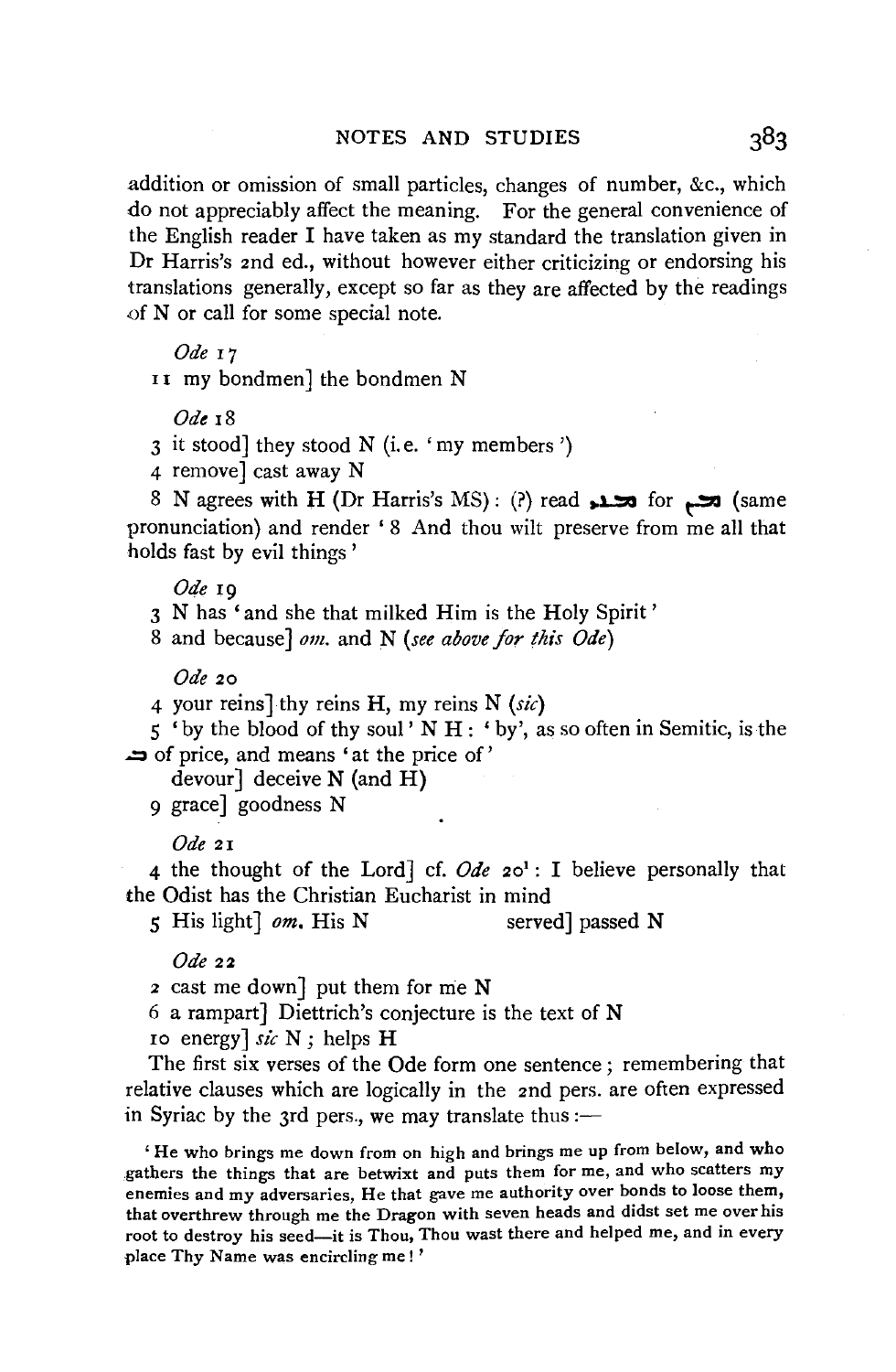*Ode* 23

4 the Most High] the Lord, and ye shall know the grace of the Lord N

13 forests] peoples N

14 and that which was a sign upon it] and that which had come upon it N *(sic)* 

r8 And those ..• extinct] and the persecutors were quenched and became extinct N *(so also* Frankenberg)

*Ode* 24

 $\mathbf{I}$  the Messiah] *pr*. the head of our Lord N

3 the birds ... wings] she flew and dropped her wings N

 $3^{b-5^a}$  should be translated thus:—

'And the abysses were opened and (then) were hidden; and they were asking for the Lord like women with child, 4 and He was not given to them for food, because He was not theirs ; and the abysses were themselves immersed at the immersion of the Lord.'

Of course it all refers to the Baptism, or rather to the process of the Incarnation of the Messiah, of which His Baptism is itself the complete symbol.  $\mu\nu b\bar{b}\bar{a}$ <sup>t</sup> means 'immersion', not 'seal': cf. also *Ode*  $31$ <sup>2</sup> and Exod. xv 5, 10.

*Ode* 25

4 I shall see him] they have been seen N

10 the truth] thy truth N

II admirable] N has 'of the Lord', like H

*Ode* 26

I 2 translate : ' For he that interprets will be dissolved and that which is interpreted will remain '

*Ode* 28

7 and ... drink] and immortal life has embraced and kissed me N 14 nor was ... theirs] neither did they recognize my birth N 16 make attack cast lots N (=  $H<sup>mg</sup>$ )

*Ode* 29

2 goodness] grace N  $7 \text{ him}$  me N (see J. R. H.'s Note) *Ode* 3I

2 found] received N

*Ode* 34

4 read : ' where the beautiful one is encircled on every side '

5 read : 'for everything is above, and below there is nothing, but it is imagined by those who are without knowledge'

 $2 \text{ pits} + \text{empty N}$  3 arms steps (or, ladder) N

*Ode* 38